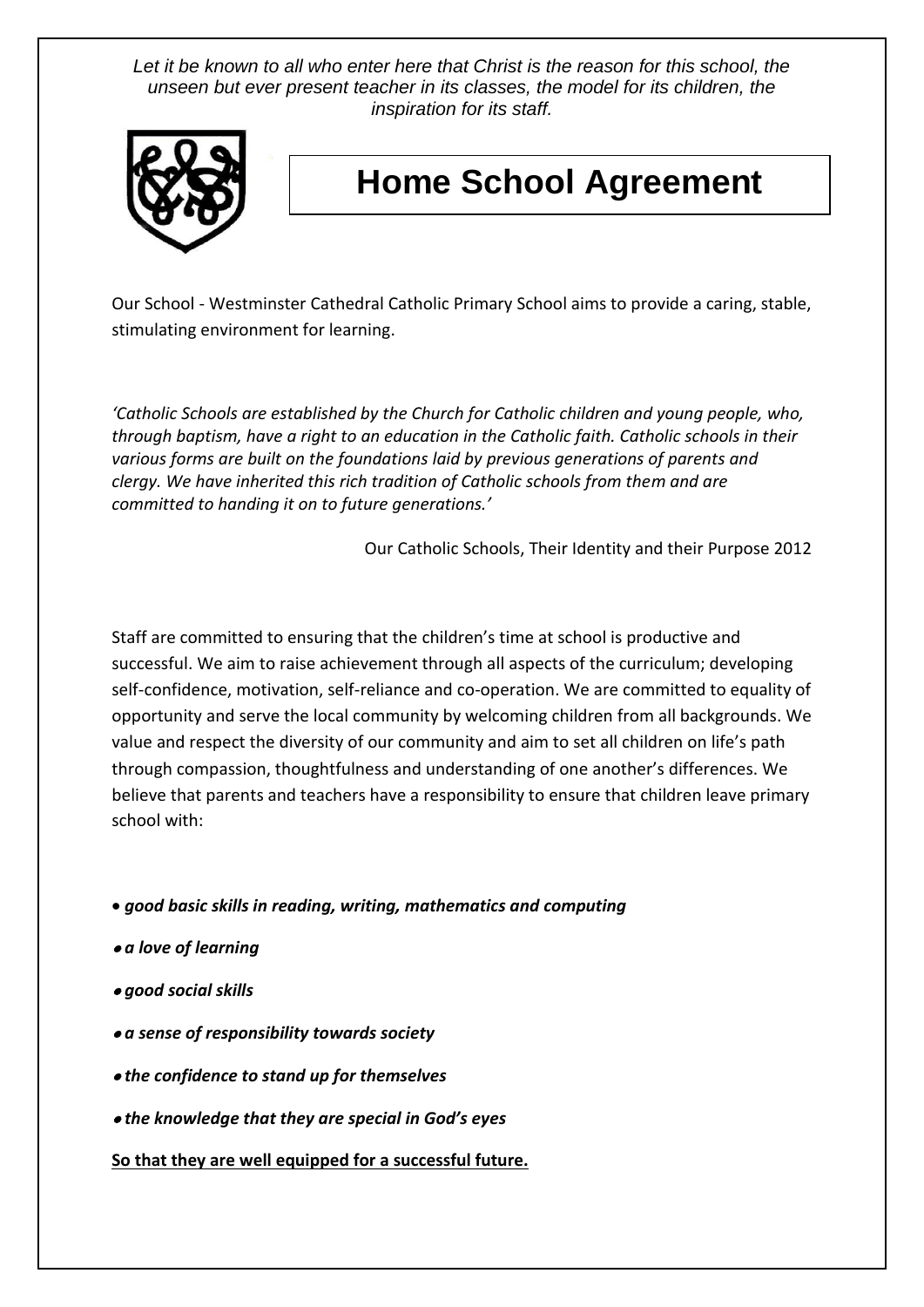Let it be known to all who enter here that Christ is the reason for this school, the *unseen but ever present teacher in its classes, the model for its children, the inspiration for its staff.*

### **At Westminster Cathedral Catholic Primary School we will:**

- Care for your child's health, safety and well-being whilst in our care.
- Provide opportunities for your child to achieve his/her full potential as a valued member of our school community and God's family.
- Provide a broad and balanced curriculum in-line with the National Curriculum. The school's Religious Education (RE) programme follows guidance laid out by the Diocese of Westminster.
- Provide a daily act of collective worship.
- Achieve high standards of work and behaviour through building good relationships and developing a sense of responsibility.
- Give regular homework in line with the school's homework policy.
- Keep you well informed about general school matters and about your child's progress in particular.
- Be open and welcoming at all times.

## **As a pupil of Westminster Cathedral Catholic Primary I will:**

- Attend school every day and on time.
- Bring all the equipment I need to school every day.
- Wear the school uniform and be tidy in my appearance.
- Do all my class work and homework as well as I can.
- Bring my homework in on time every week.
- Keep the School Rules.

# **As Parents/Carer/Guardian of a child at Westminster Cathedral catholic Primary School I will:**

- Support the Catholic ethos of the school and encourage my child to do so.
- Ensure that my child attends school every day and on time.
- Ensure that my child is collected on time.
- Not take holidays during term time.
- Telephone the school to let them know if my child is sick.
- Ensure that my child wears the school uniform and has a school PE kit available to wear as required.
- Ensure my child's book bag is brought to school every day.